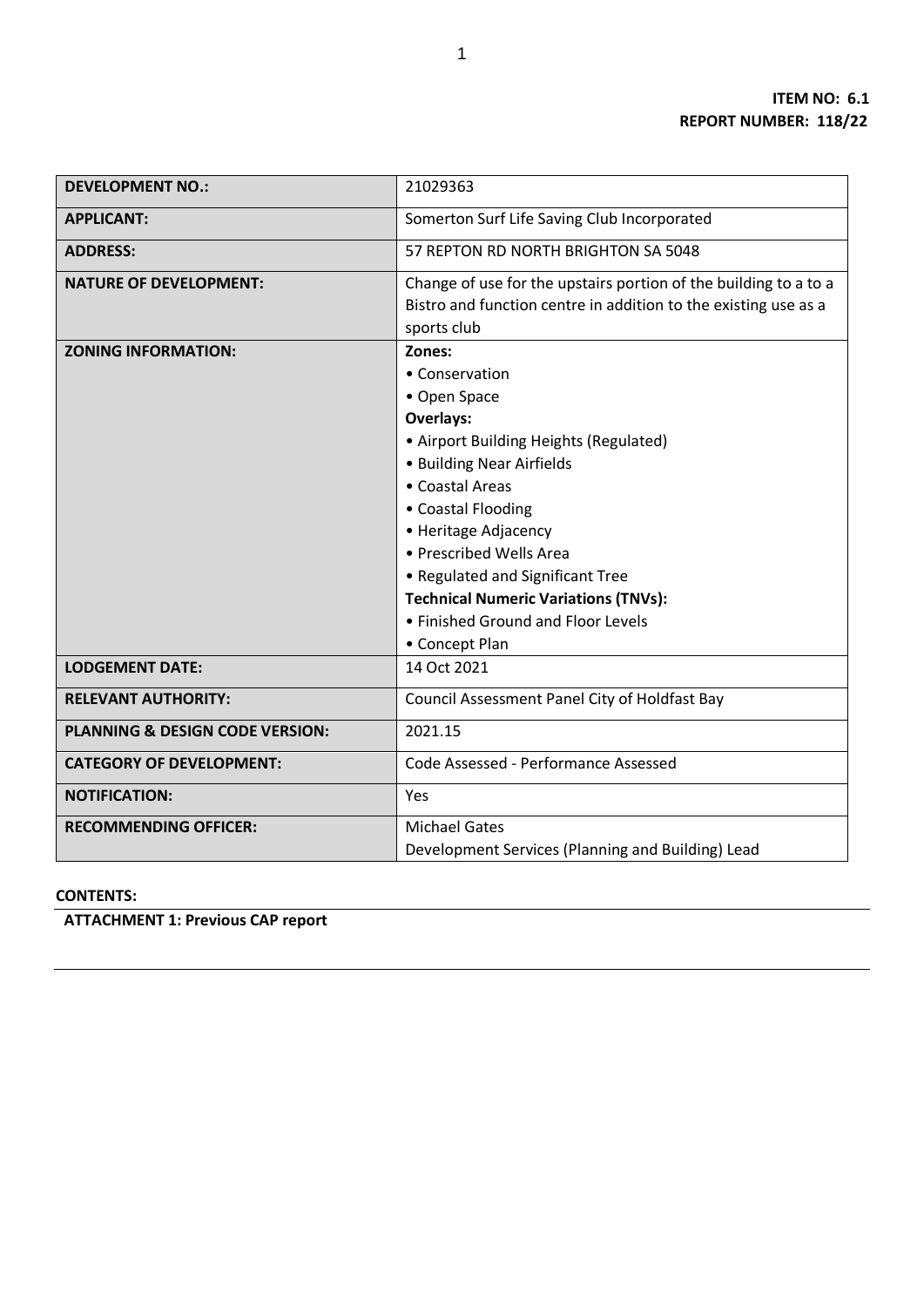### **BACKGROUND**

This application was presented to the Panel at the meeting on 23 March 2022. The Panel moved the following motion:

*That the Council Assessment Panel delegate granting planning consent to the Assessment Manager, subject to suitable range of conditions, in particular the interface between land use issues, including hours of operation, number of functions per week, acoustic measures, closure of the eastern balcony, external handling of bottles and crates including hours, using below as a draft:* 

- *1. The development granted approval shall be undertaken and completed in accordance with the stamped plans and documentation, except where varied by conditions below.*
- *2. The development be limited to no more than 130 patrons at any one time.*
- *3. That the development operating hours are:*

*11:00 AM to 11:00 PM on Wednesday* 

*11:00 AM to 11:00 PM on Thursday* 

*11:00 AM to Midnight on Friday and Saturday* 

*11:00 AM to 11:00 PM on Sunday.* 

- *4. The development operates in accordance with the Sonus report July 2021 reference S6943C2.*
- *5. The door and louvres to the eastern balcony to remain closed and the balcony not accessible during operating hours.*
- *6. That bottle waste cannot be emptied after 9.00pm.*
- *7. Only provide entertainment through an in house system which incorporates a limiting device. The system must be maintained the above maximum music levels regardless on the input. An audio visual specialist will be required to confirm the requirements for and to implement the above system. An acoustic engineer will be required to confirm the system is calibrated to achieve the above levels. Maintain the following maximum music levels when measured at the eastern glazing:*

|                        | Total<br>   | <br><b>Octave Band (Hz)</b> |        |                  |                    |        |      |                        |  |
|------------------------|-------------|-----------------------------|--------|------------------|--------------------|--------|------|------------------------|--|
|                        |             | 63                          | 125    | ---------<br>250 | -----------<br>500 | 1000   | 2000 | --------------<br>4000 |  |
| <br><b>Noise level</b> | <br>90<br>. |                             |        |                  |                    |        |      |                        |  |
| $-eq,15min$<br>(dB(A)) |             | 74<br>                      | 82<br> | 83<br>           | <br>88             | <br>84 | .    | .                      |  |

A relevant authority can delegate the decision making to another authority, but cannot delegate only part of the decision making process. Meaning a Panel cannot delegate the ability to only add conditions to an approval. The above motion effectively granted the Assessment Manager the authority to determine the whole application. As the recommendation from the assessment was to refuse the application, the Assessment Manager could only refuse the application. Given that was not the intention of the Panel, the application is delegated back to the Panel for determination. As that the application has not been varied in any way since the previous report, the previous report remains valid, as does it recommendation and reasons for refusal.

A copy of the previous report is contained in **Attachment A.**